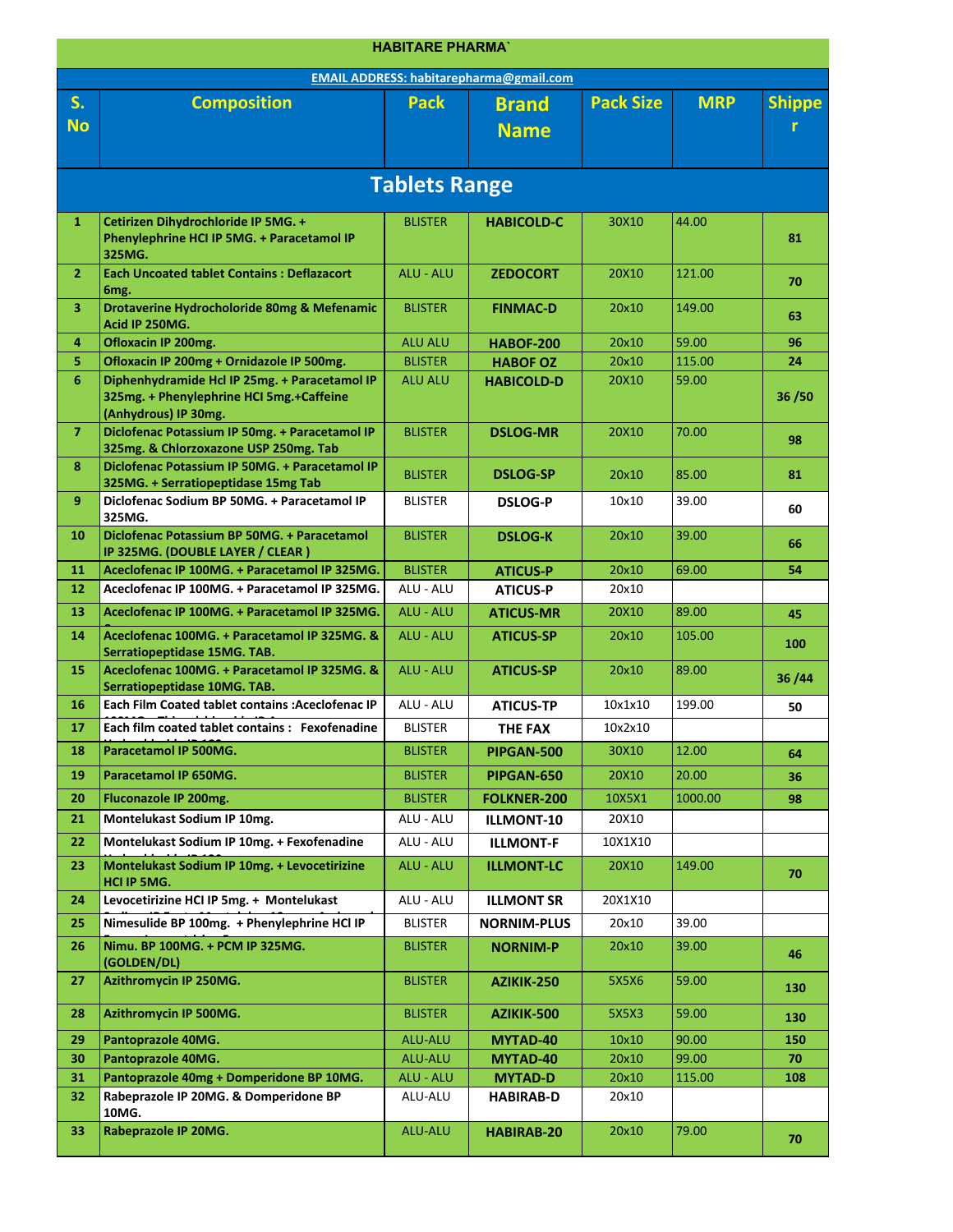| 34                      | Terbinafine Hydrochloride USP 250mg.                                                                                                                                                                                                                           | <b>BLISTER</b>                            | <b>BENBAR</b>       | 10x1x7           |               |       |  |  |  |
|-------------------------|----------------------------------------------------------------------------------------------------------------------------------------------------------------------------------------------------------------------------------------------------------------|-------------------------------------------|---------------------|------------------|---------------|-------|--|--|--|
| 35                      | Gabapentin USP 300mg. + Methylcobalamin<br>500mcg.                                                                                                                                                                                                             | ALU - ALU                                 | <b>HABOMIN</b>      | 10x1x10          | 139.00        | 48    |  |  |  |
| 36                      | Sildenafil Citrate IP 100MG.                                                                                                                                                                                                                                   | <b>BLISTER</b>                            | KIKCOC-100          | 20x4             |               |       |  |  |  |
| 37                      | Natural Extract: Grap Seed Extract 50mg. +<br>Vitamin C 40mg. + Vitanin B3 18mg. + Vitamin E<br>die BE-Berg in Witchstein BB-4-C.                                                                                                                              | ALU - ALU                                 | <b>GAINFUL</b>      | 10x2x15          |               |       |  |  |  |
| 38                      | Ciprofloxacin IP 500MG.                                                                                                                                                                                                                                        | <b>BLISTER</b>                            | <b>KARYCIP</b>      | 20x10            | 38.00         | 40    |  |  |  |
| 39                      | Ferrous Ascorbate 100mg. + Folic Acid IP 1.5mg.<br><b>Elemental Zinc</b><br>22.5 mg                                                                                                                                                                            | ALU - ALU                                 | <b>HICLOT-XT</b>    | 10x1x10          | 150.00        | 50    |  |  |  |
| 40                      | Mefenamic IP 500MG. + Paracetamol IP 325MG.                                                                                                                                                                                                                    | <b>BLISTER</b>                            | <b>FINMAC-P</b>     | 20x10            |               |       |  |  |  |
| 41                      | Dicyclomine HCI IP 10MG. + Mefenamic IP<br>250MG.                                                                                                                                                                                                              | <b>BLISTER</b>                            | <b>NUSLOG-M</b>     | 20x10            | 59.00         | 66    |  |  |  |
| 42                      | Dicyclomine HCI IP 20MG. + PCM IP 325MG.                                                                                                                                                                                                                       | <b>BLISTER</b>                            | <b>NUSLOG-P</b>     | 40x10            |               |       |  |  |  |
| 43                      | Cefixime IP 200MG.+Ofloxacin 200mg                                                                                                                                                                                                                             | ALU-ALU                                   | <b>HABOCIF-O</b>    | 10X1X10          |               |       |  |  |  |
| 44                      | Cefixime IP 200MG + LB                                                                                                                                                                                                                                         | ALU - ALU                                 | <b>HABOCF-LB</b>    | 10x1X10          |               |       |  |  |  |
| 45                      | Each film coated tablet contains : Diacerein IP<br>50mg + Glucosamine Sulphate Potassium<br>Chloride USP 750mg. Eq. to Glucosamine 446mg.                                                                                                                      | ALU - ALU                                 | <b>BONEFIX</b>      | 10x1x10          |               |       |  |  |  |
| 46                      | Amoxycillin Trihydrate IP 500MG. + Potassium                                                                                                                                                                                                                   | ALU - ALU                                 | <b>HELPCLAV-625</b> | 10x1x10   189.00 |               | 40    |  |  |  |
| 47                      | Each film coated tablet contains : Amoxycillin<br><b>Trihydrate IP</b>                                                                                                                                                                                         | ALU - ALU                                 | <b>HELPCLAV-LB</b>  | 10x1x10 145.00   |               | 40    |  |  |  |
| 48                      | Albendazole 400mg + ivermectin (mono)                                                                                                                                                                                                                          | ALU ALU                                   | <b>HABIZOL-I</b>    | 1X5X10           |               |       |  |  |  |
| 49                      | Ambroxol 30 mg + doxofylline 400mg                                                                                                                                                                                                                             |                                           | <b>ADXOL</b>        |                  |               |       |  |  |  |
| 50                      | Cpm.5mg +phenylephrine 10 mg + pcm 500mg<br>caffeine 30mg                                                                                                                                                                                                      |                                           | <b>CPMPCM</b>       |                  |               |       |  |  |  |
| 51                      | Domperidone 10mg                                                                                                                                                                                                                                               | ALU LU                                    | <b>HABIDOM</b>      | 20X10            |               |       |  |  |  |
| 52                      | <b>Ondanstron 4mg</b>                                                                                                                                                                                                                                          | ALU ALU                                   | <b>NT-VOMIT</b>     | 20X10            |               |       |  |  |  |
| 53                      | Cetrizine 10 mg                                                                                                                                                                                                                                                | <b>BLISTER</b>                            | <b>IFLERGY</b>      | 5X10X10          |               |       |  |  |  |
| 54                      | Levocetrizine 5mg.                                                                                                                                                                                                                                             | ALU ALU                                   | <b>HABILEVO-5</b>   | 20X10            |               |       |  |  |  |
| 55                      | Methycobalamin 1500MCG+ Alphalipoic Acid<br>100 + FOLIC ACID<br><b>1.5 MG PYRIDOXINE HYDROCHLORIDE 3MG</b><br>+VITAMINE D3 1000 I.U                                                                                                                            | <b>ALU-ALU</b>                            | <b>HABICOB</b>      | 10x1x10 140.00   |               | 48    |  |  |  |
| 56                      | <b>CALCIUM CITRATE 1000MG + MAGNESIUM</b><br><b>HYDROXIDE 100MG + ZINC SULPHATE 4MG + VIT</b><br>D3 200 I.U                                                                                                                                                    | <b>BLISTER</b>                            | <b>KALNATE</b>      | 15X10 59.00      |               | 63    |  |  |  |
|                         | <b>Capsules Range</b>                                                                                                                                                                                                                                          |                                           |                     |                  |               |       |  |  |  |
| $\frac{1}{2}$           | <b>Multivitamin &amp; Minerals Soft Gelatin Cap.</b>                                                                                                                                                                                                           | <b>BLISTER</b>                            | <b>VIGTUF-SG</b>    |                  | 5x2x15 165.00 | 64    |  |  |  |
|                         | Calcitrol IP 0.25 mcg + Calcium carbonate IP 500<br>mg + Zinc Sulphate monohydrate IP 7.5 mg<br><b>Magnesium Oxide 10mg</b><br>(BLUE&WHITE CAP.)                                                                                                               | <b>BLISTER</b>                            | <b>KALTICAL-SG</b>  |                  | 5x2x15 260.00 | 64    |  |  |  |
| $\overline{\mathbf{3}}$ | Cholecalciferol (Vitamin D3) IP 60,000 IU                                                                                                                                                                                                                      | <b>BLISTER</b>                            | <b>KARTER-SG</b>    |                  | 10x1x4 125.00 | 90    |  |  |  |
| $\frac{4}{5}$           | Omeprazole IP 20MG.                                                                                                                                                                                                                                            | <b>BLISTER</b>                            | <b>LOAMAL</b>       | 15X20            |               |       |  |  |  |
|                         | Omeprazole IP 20MG + Domperidon BP 10MG.                                                                                                                                                                                                                       | <b>STRIPS</b>                             | <b>LOAMAL-D</b>     | 10X1X10          |               |       |  |  |  |
| $\overline{6}$          | Itraconazole Pellets Eq. to Itraconazole BP<br>100mg.                                                                                                                                                                                                          | <b>BLISTER</b>                            | IKONJOL-100         | 10x1x4           |               |       |  |  |  |
| $\overline{\mathbf{z}}$ | Itraconazole Pellets Eq. to Itraconazole BP<br>200mg.                                                                                                                                                                                                          | <b>BLISTER</b>                            | <b>INKONJOL-200</b> | 10x1x4           |               |       |  |  |  |
| $\overline{\mathbf{8}}$ | Pantoprazole BP 40MG. + Domperidone BP<br>30MG.                                                                                                                                                                                                                | ALU-ALU                                   | <b>MYTAD-DSR</b>    | 20x10 89.00      |               | 36    |  |  |  |
| و                       | Rabeprazole IP 20MG. & Domperidone BP<br>30MG.                                                                                                                                                                                                                 | ALU - ALU                                 | <b>HABIRAB-DSR</b>  | 20x10 92.00      |               | 36/44 |  |  |  |
| 10                      | Green Tea Extract 42.5MG + Ginseng 2MG+<br>Ginkgo Biloba 20 MG+ Citrus Bioflavonoids<br>20MG+ Mixed Carotenoids 11.33MG+ Garlic<br>20MG+ Lycopene 2000MCG+ L-Carnitine L-<br><b>Tartrate and Amino Acids With Multi Vitamines</b><br>& Multi Minerals Capsules | <b>MONO</b><br><b>CARTAN</b><br>(BLISTER) | GINMEGA--G5         | 10x1x10 150.00   |               | 42    |  |  |  |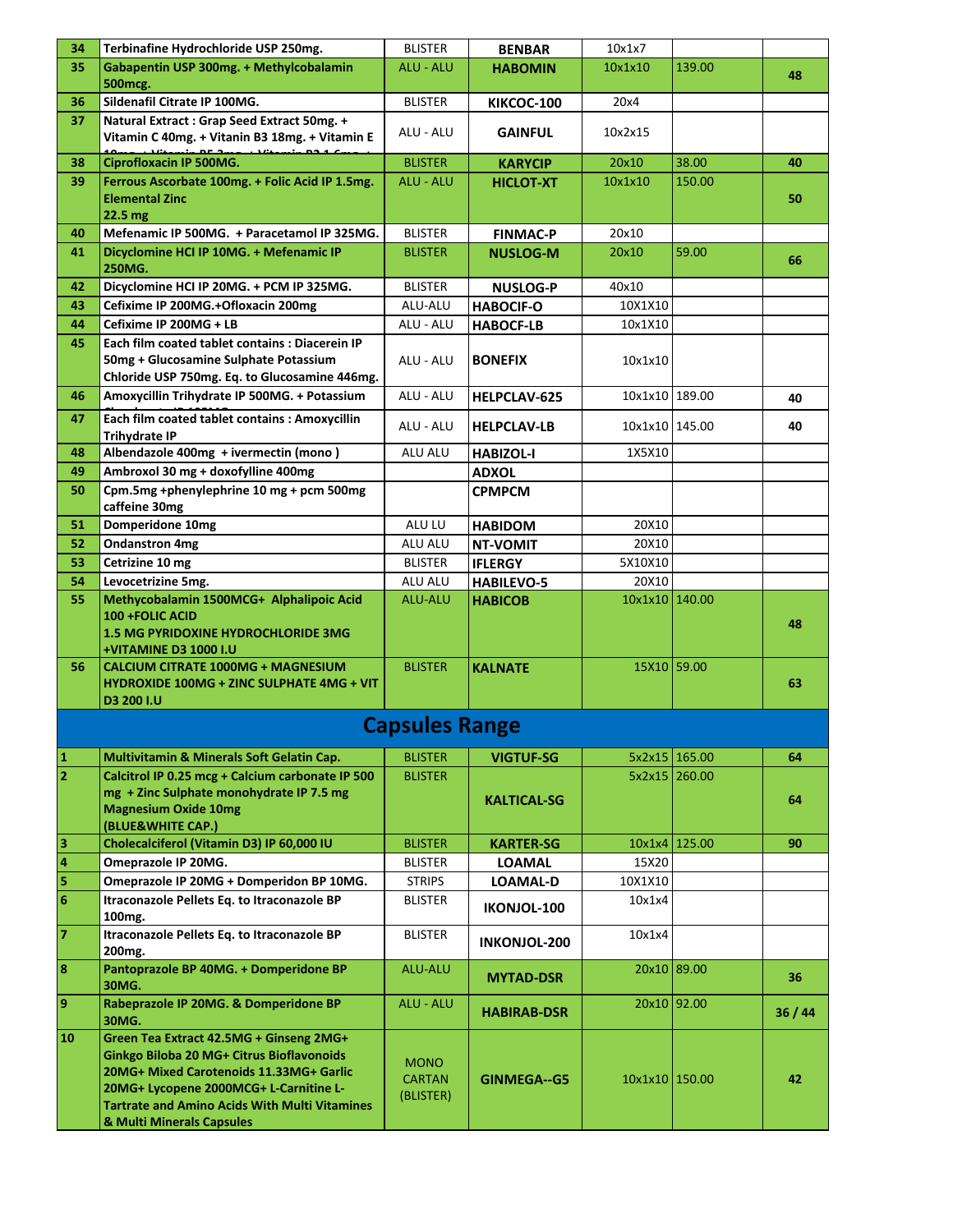| 11                                                                                                                                                                                                                                                                                                                                                                                                                                                                                                                                                                                                                                                                                                                                                                                                                                                                                                                                                                                                    | Lycopene, Multivitamin & Minerals Softgel Cap.                                                                                                                                                                          | <b>BLISTER</b>     | <b>RE-RED SG</b>   |          |    | 68  |  |  |  |
|-------------------------------------------------------------------------------------------------------------------------------------------------------------------------------------------------------------------------------------------------------------------------------------------------------------------------------------------------------------------------------------------------------------------------------------------------------------------------------------------------------------------------------------------------------------------------------------------------------------------------------------------------------------------------------------------------------------------------------------------------------------------------------------------------------------------------------------------------------------------------------------------------------------------------------------------------------------------------------------------------------|-------------------------------------------------------------------------------------------------------------------------------------------------------------------------------------------------------------------------|--------------------|--------------------|----------|----|-----|--|--|--|
| 10x1x10 175.00<br><b>Oientments</b><br>$\mathbf{1}$<br>Hydroquinone USP 2.0% w/w + Tretinoin USP<br>15gm. 135.00<br><b>LAMI TUBE</b><br><b>FORBEU</b><br>0.025% w/w + Mometasone Furoate IP 0.1%<br>300 / 30<br>w/w<br>Linseed oil BP 3%w/w + Diclofenac Diethylamine<br>BP 1.16% w/w + Methyl Saficyfate IP 10% w/w +<br>90.00<br><b>350</b><br>$\vert$ 2<br><b>LAMI TUBE</b><br><b>PAIN ANT</b><br>25X30gm<br>Menthol IP 0.5% + Benzyl Alcohol IP 1% w/w<br>Aceclofenac IP 1.5% w/w+Linseed oil BP 3%<br><b>LAMI TUBE</b><br><b>HABIACHE</b><br>З<br>30gm.<br>w/w+Menthol IP 5%<br>w/w + Methyl salicylate IP 10% w/w+ Capsaicin<br>$0.01\%$ w/w<br>EtodolacIP 5%w/w+ Campho 4%w/w +Menthol<br><b>LAMI TUBE</b><br>4<br><b>HABIDOL</b><br>30gm.<br><b>IP10%w/w</b><br>+Methyl salicylate Ip 5%w/w +Linseed Oil BP3%<br>w/w gel base<br>Luliconazole Cream 1% w/w<br>20gm. 330.00<br>5<br><b>LAMI TUBE</b><br><b>LIKEZOL</b><br>192 / 24<br>$\overline{6}$<br>Diclofenac Diethylamine BP 1.16% w/w + |                                                                                                                                                                                                                         |                    |                    |          |    |     |  |  |  |
|                                                                                                                                                                                                                                                                                                                                                                                                                                                                                                                                                                                                                                                                                                                                                                                                                                                                                                                                                                                                       |                                                                                                                                                                                                                         |                    |                    |          |    |     |  |  |  |
|                                                                                                                                                                                                                                                                                                                                                                                                                                                                                                                                                                                                                                                                                                                                                                                                                                                                                                                                                                                                       |                                                                                                                                                                                                                         |                    |                    |          |    |     |  |  |  |
|                                                                                                                                                                                                                                                                                                                                                                                                                                                                                                                                                                                                                                                                                                                                                                                                                                                                                                                                                                                                       |                                                                                                                                                                                                                         |                    |                    |          |    |     |  |  |  |
|                                                                                                                                                                                                                                                                                                                                                                                                                                                                                                                                                                                                                                                                                                                                                                                                                                                                                                                                                                                                       |                                                                                                                                                                                                                         |                    |                    |          |    |     |  |  |  |
|                                                                                                                                                                                                                                                                                                                                                                                                                                                                                                                                                                                                                                                                                                                                                                                                                                                                                                                                                                                                       |                                                                                                                                                                                                                         |                    |                    |          |    |     |  |  |  |
|                                                                                                                                                                                                                                                                                                                                                                                                                                                                                                                                                                                                                                                                                                                                                                                                                                                                                                                                                                                                       | Linseed oil BP 3%w/w + Menthol IP 5% + Methyl<br>Salicylate IP 10% w/w + Capsaicin USP 0.025%<br>w/w + Benzyl Alcohol IP 1% w/w + Gel base q.s                                                                          | <b>TUBE</b>        | <b>DSLOG-C GEL</b> | 30gm.    |    |     |  |  |  |
|                                                                                                                                                                                                                                                                                                                                                                                                                                                                                                                                                                                                                                                                                                                                                                                                                                                                                                                                                                                                       |                                                                                                                                                                                                                         | <b>Syrup Range</b> |                    |          |    |     |  |  |  |
| 1                                                                                                                                                                                                                                                                                                                                                                                                                                                                                                                                                                                                                                                                                                                                                                                                                                                                                                                                                                                                     | Each 5 ml contain: Diphenhydramine HCl IP<br>14.08<br>mg+Ammonium Chloride Ip 138 mg+Sodium<br>Citrate IP 57.03 mg<br>+ Menthol IP 1.14 mg In a flavoured syrup base,<br><b>Approved Colour used</b>                    |                    | <b>HACODRYL</b>    | 100ML    | 89 |     |  |  |  |
|                                                                                                                                                                                                                                                                                                                                                                                                                                                                                                                                                                                                                                                                                                                                                                                                                                                                                                                                                                                                       | Each ml contains: Acebrophylline 10 mg In a                                                                                                                                                                             |                    |                    |          |    |     |  |  |  |
| 3                                                                                                                                                                                                                                                                                                                                                                                                                                                                                                                                                                                                                                                                                                                                                                                                                                                                                                                                                                                                     | flavoured base, Approved Colour used                                                                                                                                                                                    |                    | <b>ABOLIN</b>      | 100ML    |    |     |  |  |  |
| 4                                                                                                                                                                                                                                                                                                                                                                                                                                                                                                                                                                                                                                                                                                                                                                                                                                                                                                                                                                                                     | Each 5 ml contains:Levocetirizine Hydrochloride<br>IP 2.5 mg<br>Flavoured syrupy base q.s., Approved Colour<br>used                                                                                                     |                    | <b>HABILEVO</b>    | 30/60 ML |    |     |  |  |  |
| 5                                                                                                                                                                                                                                                                                                                                                                                                                                                                                                                                                                                                                                                                                                                                                                                                                                                                                                                                                                                                     | PCM 250 MG + PHENYLEPHRIN 5MG +CPM 2MG                                                                                                                                                                                  |                    | <b>COLDMUKT</b>    | 100 ML   | 69 | 160 |  |  |  |
| 6                                                                                                                                                                                                                                                                                                                                                                                                                                                                                                                                                                                                                                                                                                                                                                                                                                                                                                                                                                                                     | DEXTROMETHORPHAN10MG + PHENYLEPHRIN<br>5MG +CPM 2MG                                                                                                                                                                     |                    | <b>KUFBURN-DX</b>  | 100ML    | 89 | 120 |  |  |  |
| 8                                                                                                                                                                                                                                                                                                                                                                                                                                                                                                                                                                                                                                                                                                                                                                                                                                                                                                                                                                                                     | Terbutaline Sulphate IP + Ambroxol<br>hydrochloride IP Guaiphenesin IP<br>Menthol IP Flavoured Palatable base                                                                                                           |                    | <b>KUFBURN AT</b>  | 100ML    | 89 | 120 |  |  |  |
| 9                                                                                                                                                                                                                                                                                                                                                                                                                                                                                                                                                                                                                                                                                                                                                                                                                                                                                                                                                                                                     | Each 5 ml contains:<br>LevosalbutamolSulphate IP<br>eq. To Levosalbutamol 0.5 mg<br>Ambroxol Hydrochloride IP15 mg<br>Guiaphenesin IP<br>50 mg Approved colour used                                                     |                    | <b>KUFBURN-LA</b>  | 100ML    | 96 | 120 |  |  |  |
| 10                                                                                                                                                                                                                                                                                                                                                                                                                                                                                                                                                                                                                                                                                                                                                                                                                                                                                                                                                                                                    | Each 5 ml contains: Paracetamol IP 250 mg+<br><b>Phenylephrine HCl</b><br>iP5mg + Chlorpheniramine Maleate IP 2 mg +<br>Sodium Citrate IP60 mg Ammonium Chloride<br>IP120 mg +Menthol IP 1 mg +Approved colour<br>used. | <b>WITHOUTER</b>   | <b>FREKOF</b>      | 60ML     |    |     |  |  |  |
| 11                                                                                                                                                                                                                                                                                                                                                                                                                                                                                                                                                                                                                                                                                                                                                                                                                                                                                                                                                                                                    | Ofloxacin 50 mg/5ml (Carton Pack) 30/60ML                                                                                                                                                                               |                    | <b>HABOF</b>       |          |    |     |  |  |  |
|                                                                                                                                                                                                                                                                                                                                                                                                                                                                                                                                                                                                                                                                                                                                                                                                                                                                                                                                                                                                       |                                                                                                                                                                                                                         |                    | <b>ATICUS-P</b>    |          |    |     |  |  |  |